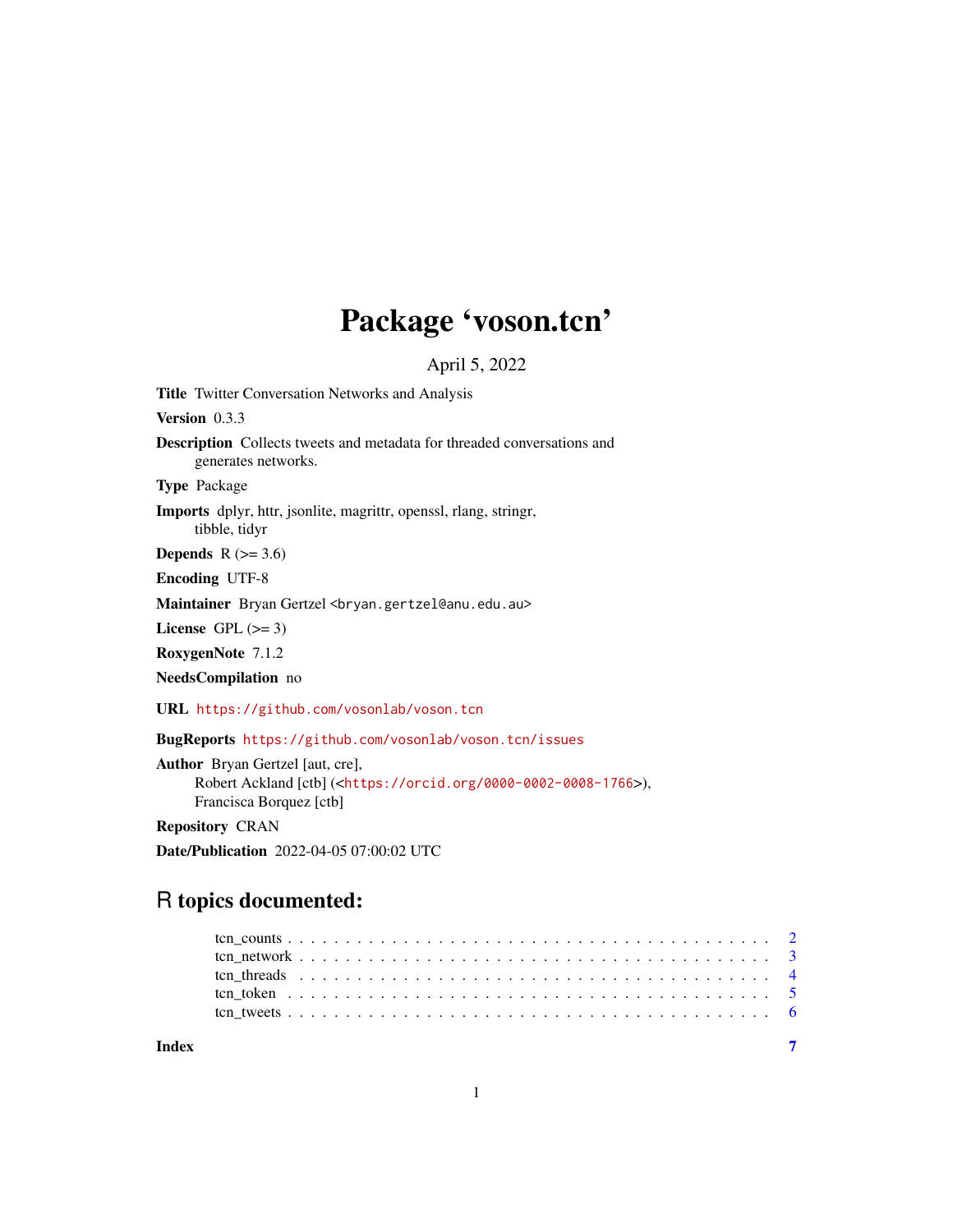<span id="page-1-0"></span>

## Description

Return the number of tweets for conversation ids.

## Usage

```
tcn_counts(
  ids = NULL,token = NULL,
  endpoint = "recent",
  start_time = NULL,
  end_time = NULL,
  granularity = "day"
)
```
## Arguments

| ids         | List. Conversation ids.                                                                                                                                                                       |
|-------------|-----------------------------------------------------------------------------------------------------------------------------------------------------------------------------------------------|
| token       | List. Twitter API tokens.                                                                                                                                                                     |
| endpoint    | Character string. Twitter API v2 search endpoint. Can be either "recent" for<br>the last 7 days or "all" if users app has access to historical "full-archive" tweets.<br>Default is "recent". |
| start_time  | Character string. Earliest tweet timestamp to return (UTC in ISO 8601 format).<br>If NULL API will default to 30 days before end_time. Default is NULL.                                       |
| end_time    | Character string. Latest tweet timestamp to return (UTC in ISO 8601 format).<br>If NULL API will default to now - 30 seconds. Default is NULL.                                                |
| granularity | Character string. Granularity or period for tweet counts. Can be "day", "minute"<br>or "hour". Default is "day".                                                                              |

#### Value

A dataframe of conversation ids and counts.

## Examples

```
## Not run:
# get tweet count for conversation thread over approximately 7 days
counts <-
  tcn_counts(
   ids = "xxxxxxxx",
    token = token,
   endpoint = "all",
   start_time = "2020-09-30T01:00:00Z",
   end_time = "2020-10-07T01:00:00Z",
```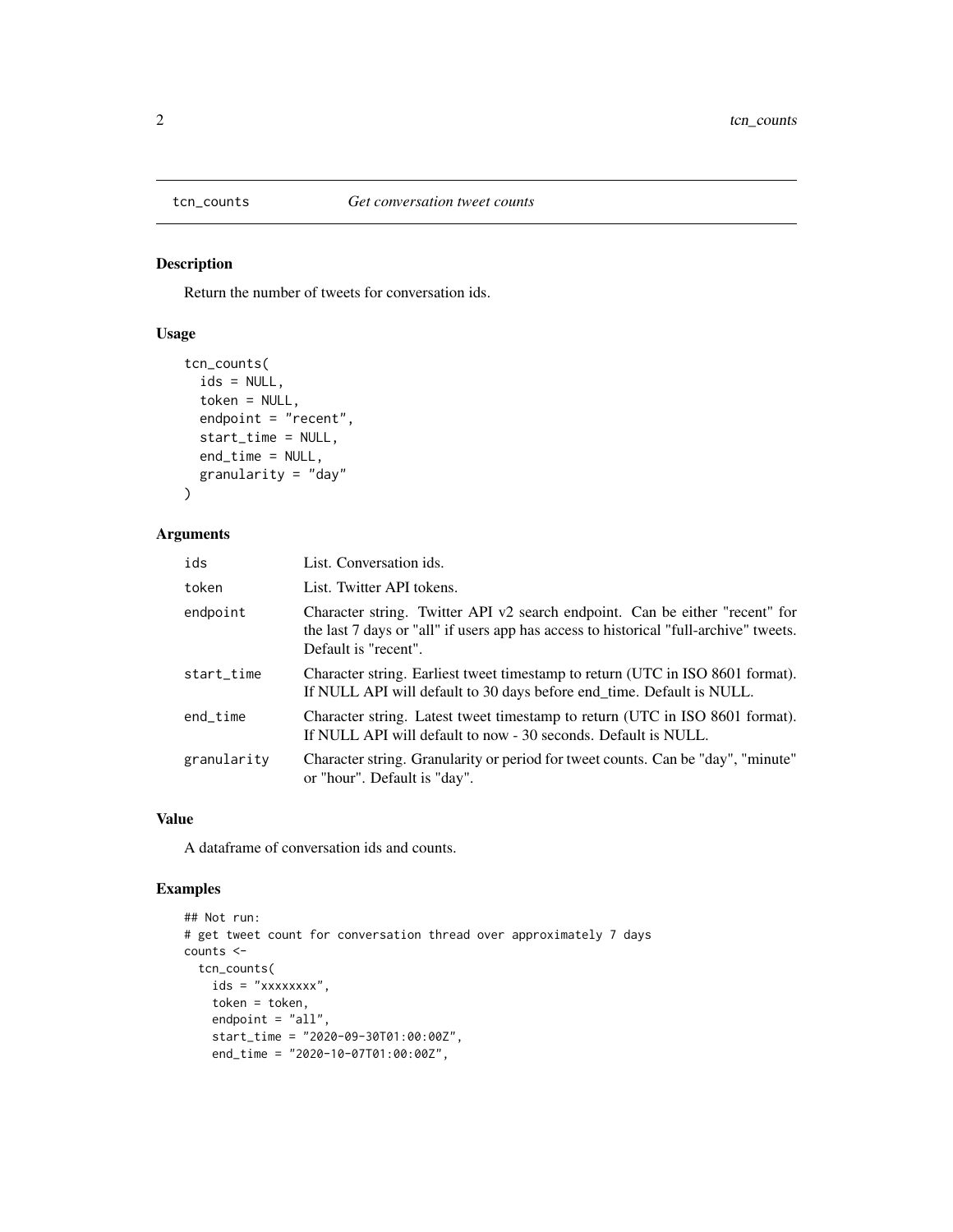## <span id="page-2-0"></span>tcn\_network 3

```
granularity = "day"
 \lambda# total tweets per conversation id for period
counts$counts %>% dplyr::count(conversation_id, wt = tweet_count)
## End(Not run)
```
#### tcn\_network *Generate network from conversation tweets*

## Description

Creates the nodes and edges for a Twitter conversation network. An "activity" type network with tweets as nodes, or an "actor" type with users as nodes can be created.

## Usage

tcn\_network(data = NULL, type = "actor")

#### Arguments

| data | Named list. Dataframes of threaded conversation tweets and users collected by<br>get threads function. |
|------|--------------------------------------------------------------------------------------------------------|
| type | Character string. Type of network to generate, either "actor" or "activity". De-<br>fault is "actor".  |

#### Value

Named list of dataframes for network nodes and edges.

#### Examples

```
## Not run:
# generate twitter conversation network
network <- tcn_network(tweets, "activity")
# network nodes and edges
network$nodes
```
network\$edges

## End(Not run)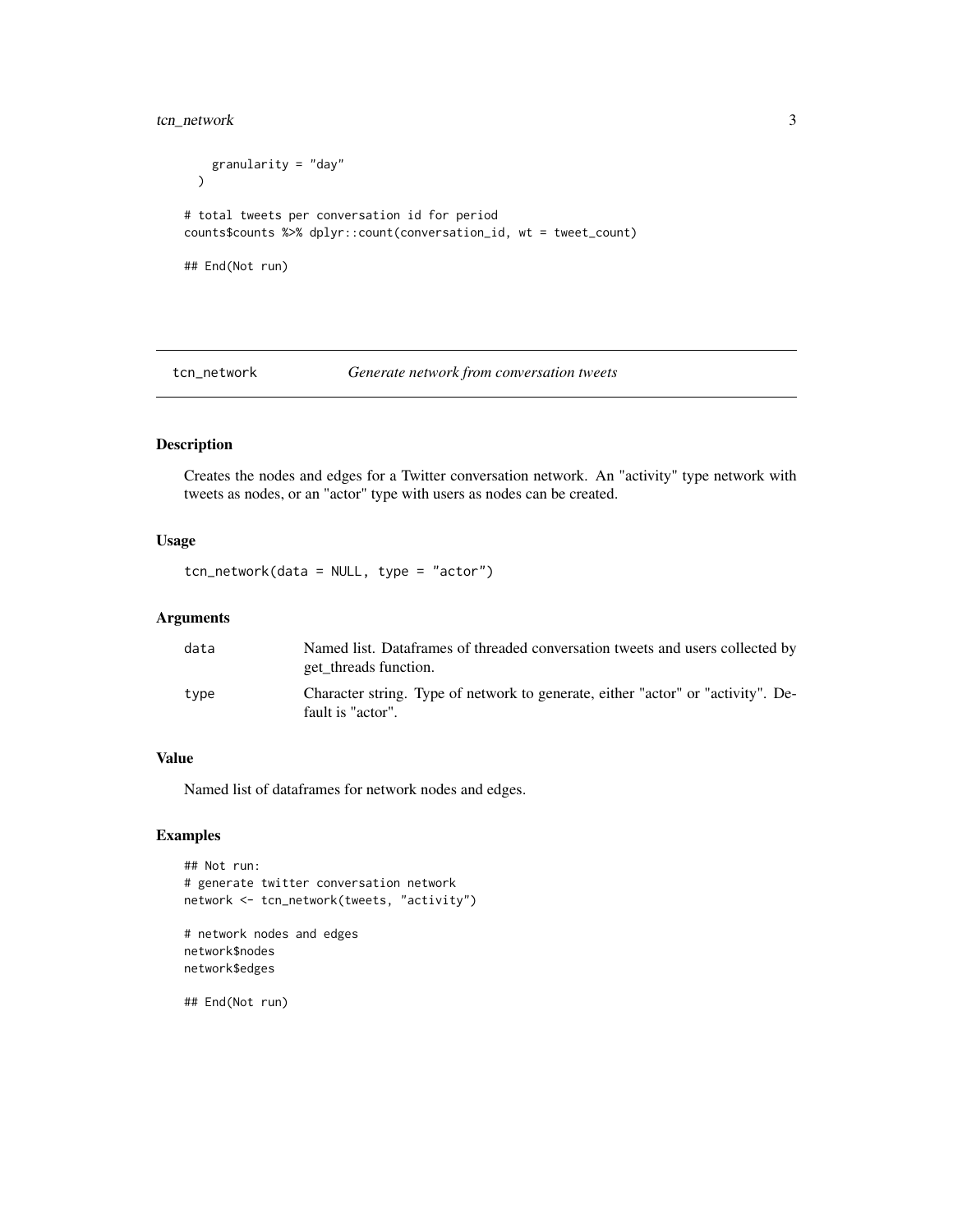<span id="page-3-0"></span>

## Description

Collects tweets that share the same Twitter conversation ID as supplied tweets.

## Usage

```
tcn_threads(
  tweet_ids = NULL,
  token = NULL,
 endpoint = "recent",
 start_time = NULL,
 end_time = NULL,
 max_results = 100,
 max\_total = NULL,retry_on_limit = FALSE,
 skip_list = NULL
)
```
## Arguments

| tweet_ids   | List. Tweet ids of any tweet that are part of the threaded conversations of inter-<br>est. Also accepts a list of tweet URLs or a mixed list.                                                                                                                                                                                                                                                                                                                                  |
|-------------|--------------------------------------------------------------------------------------------------------------------------------------------------------------------------------------------------------------------------------------------------------------------------------------------------------------------------------------------------------------------------------------------------------------------------------------------------------------------------------|
| token       | List. Twitter API tokens.                                                                                                                                                                                                                                                                                                                                                                                                                                                      |
| endpoint    | Character string. Twitter API v2 search endpoint. Can be either "recent" for<br>the last 7 days or "all" if users app has access to historical "full-archive" tweets.<br>Default is "recent".                                                                                                                                                                                                                                                                                  |
| start_time  | Character string. Earliest tweet timestamp to return (UTC in ISO 8601 format).<br>If NULL API will default to 30 days before end_time. Default is NULL.                                                                                                                                                                                                                                                                                                                        |
| end_time    | Character string. Latest tweet timestamp to return (UTC in ISO 8601 format).<br>If NULL API will default to now - 30 seconds. Default is NULL.                                                                                                                                                                                                                                                                                                                                 |
| max_results | Numeric. Set maximum number of tweets to collect per API v2 request. Up to<br>100 tweets for standard or 500 tweets for academic projects can be collected per<br>request. Default is 100.                                                                                                                                                                                                                                                                                     |
| max_total   | Numeric. Set maximum total number of tweets to collect as a cap limit precau-<br>tion. Will only be accurate to within one search request count (being max_results,<br>or 100 for standard or 500 tweets for academic project). This will not be ideal<br>for most cases as an API search generally retrieves the most recent tweets first<br>(reverse-chronological order), therefore the beginning part of the last conversa-<br>tion thread may be absent. Default is NULL. |
|             | retry_on_limit Logical. When the API v2 rate-limit has been reached wait for reset time. De-<br>fault is FALSE.                                                                                                                                                                                                                                                                                                                                                                |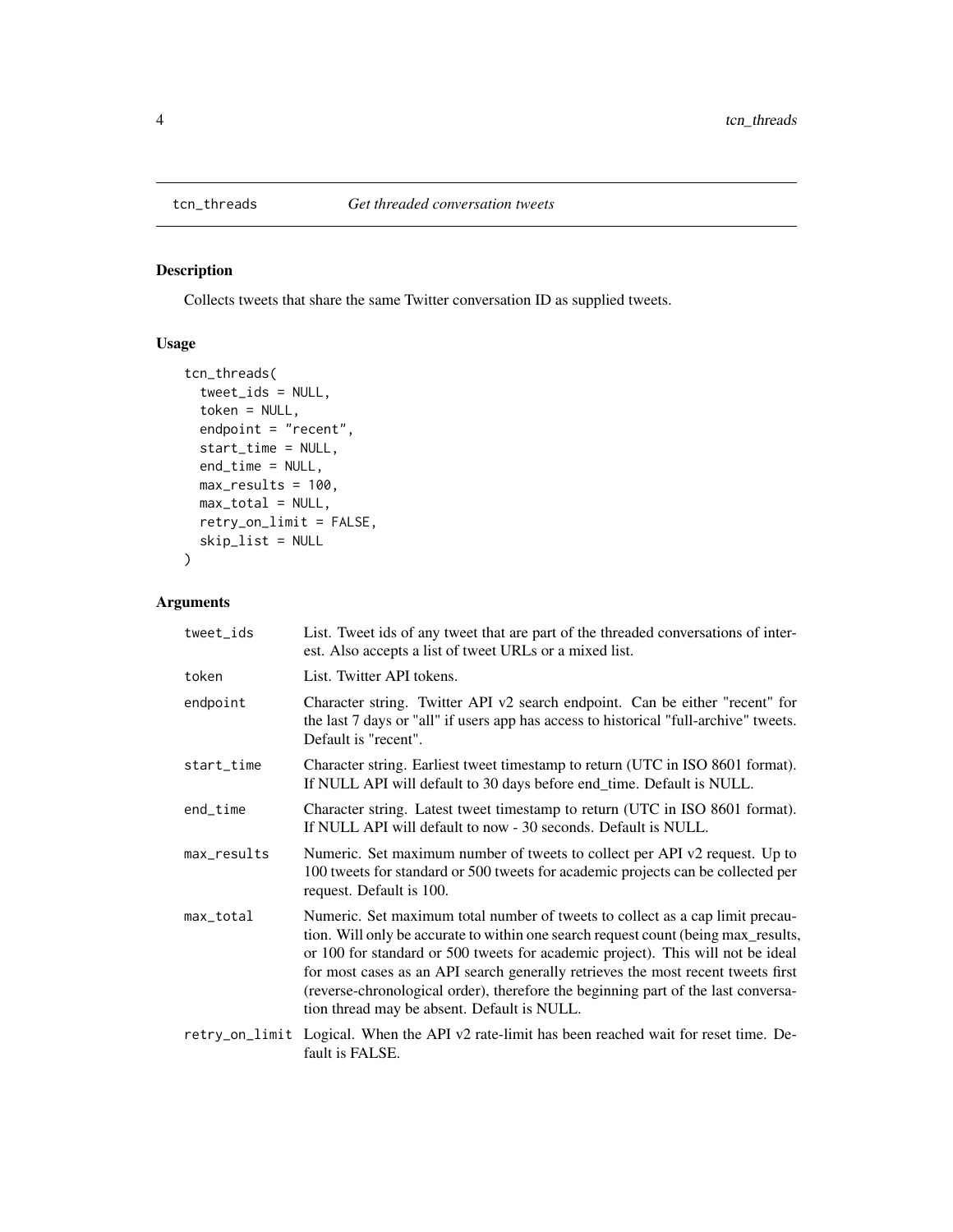#### <span id="page-4-0"></span>tcn\_token 5

| skip_list | Character vector. List of tweet conversation IDs to skip searching if found. This |
|-----------|-----------------------------------------------------------------------------------|
|           | list is automatically appended with conversation_id's when collecting multiple    |
|           | conversation threads to prevent search duplication.                               |

## Value

A named list. Dataframes of tweets, users, errors and request metadata.

#### Examples

```
## Not run:
# get twitter conversation threads by tweet ids or urls
tweet_ids <- c("xxxxxxxx",
               "https://twitter.com/xxxxxxxx/status/xxxxxxxx")
tweets <- tcn_threads(tweet_ids, token, endpoint = "recent")
# get twitter conversation threads by tweet ids or urls using historical endpoint
# starting from May 01, 2021.
tweet_ids <- c("xxxxxxxx",
               "https://twitter.com/xxxxxxxx/status/xxxxxxxx")
tweets <- tcn_threads(tweet_ids,
                      token = token,
                      endpoint = "all",
                      start_time = "2021-05-01T00:00:00Z")
```
## End(Not run)

## Description

Assigns a bearer token to the token object or retrieves a bearer token from the Twitter API using a Twitter apps consumer keys.

#### Usage

```
tcn_token(bearer = NULL, consumer_key = NULL, consumer_secret = NULL)
```
#### Arguments

| bearer          | Character string. App bearer token.              |
|-----------------|--------------------------------------------------|
|                 | consumer_key Character string. App consumer key. |
| consumer_secret |                                                  |
|                 | Character string. App consumer secret.           |

#### Value

Named list containing the token.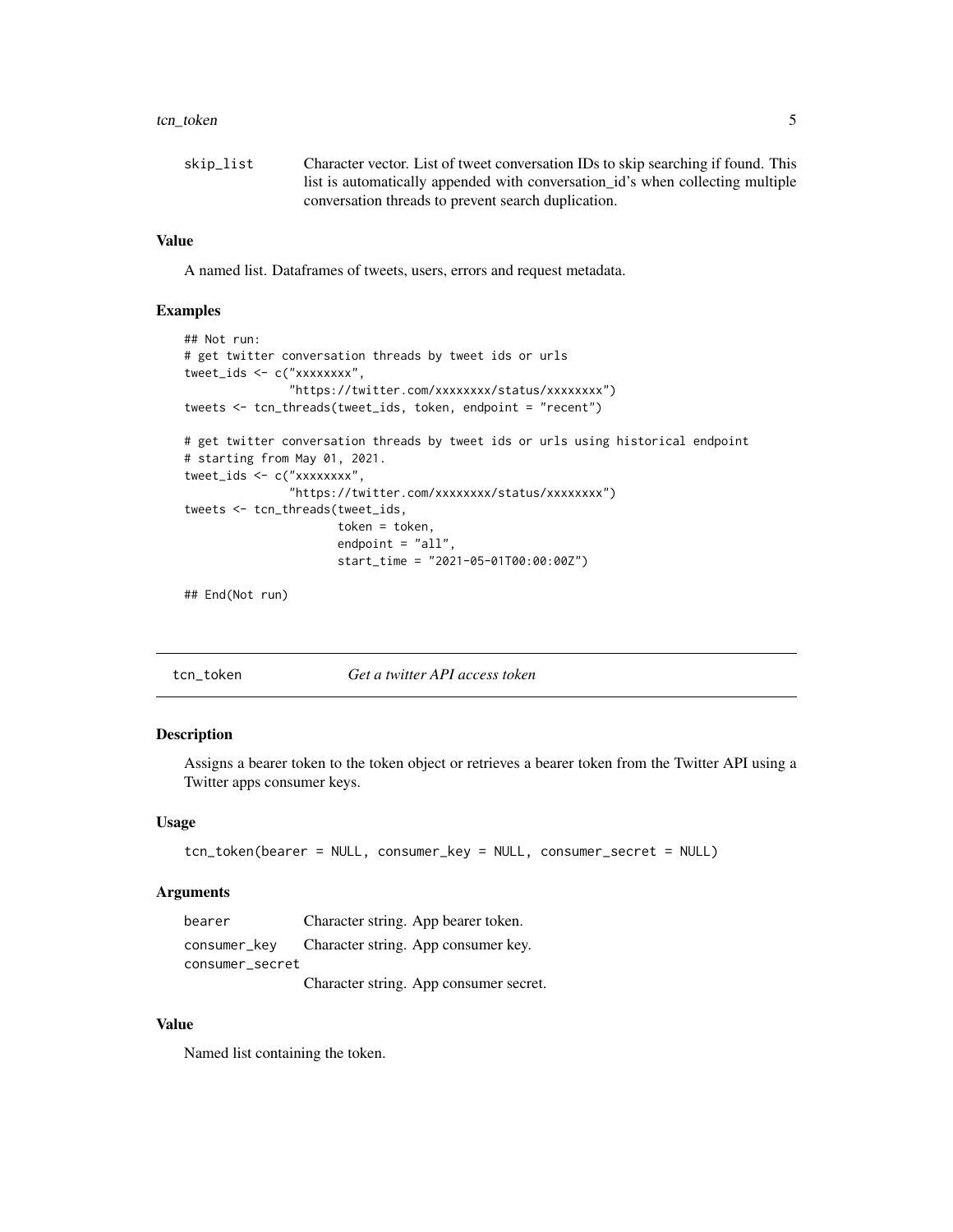## Examples

```
## Not run:
# assign bearer token
token <- tcn_token(bearer = "xxxxxxxx")
# retrieve twitter app bearer token
token <- tcn_token(consumer_key = "xxxxxxxx",
                  consumer_secret = "xxxxxxxx")
## End(Not run)
```

|--|

## Description

Collects tweets for a list of tweet ids.

## Usage

tcn\_tweets(tweet\_ids = NULL, token = NULL)

## Arguments

| tweet ids | List. Tweet ids or tweet URLs. |
|-----------|--------------------------------|
| token     | List. Twitter API tokens.      |

## Value

A named list. Dataframes of tweets, users, errors and request metadata.

## Examples

```
## Not run:
# get twitter conversation threads by tweet ids or urls
tweet_ids <- c("xxxxxxxx",
               "https://twitter.com/xxxxxxxx/status/xxxxxxxx")
tweets <- tcn_tweets(tweet_ids, token)
```
## End(Not run)

<span id="page-5-0"></span>